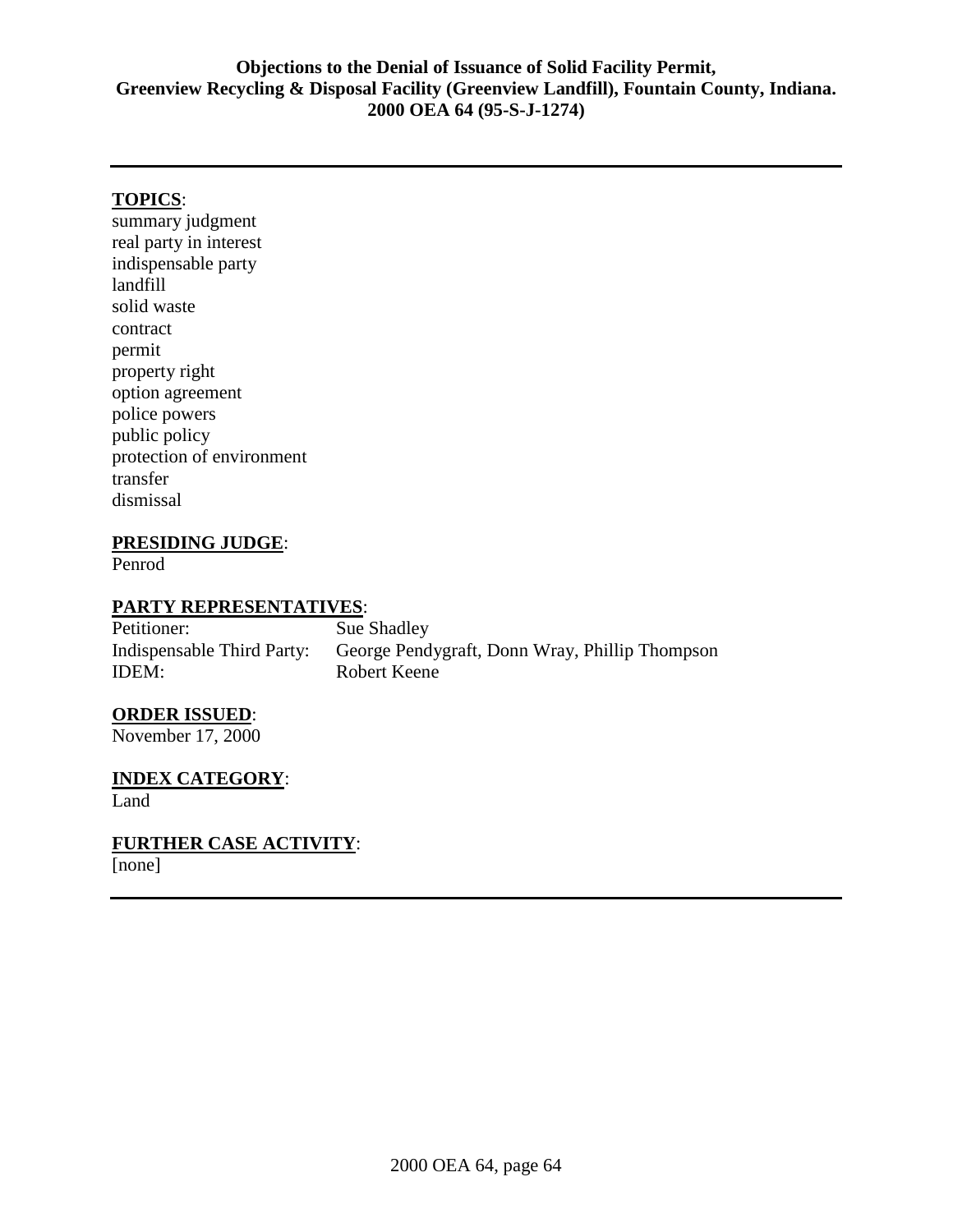| <b>STATE OF INDIANA</b>                   |     | BEFORE THE INDIANA OFFICE OF |
|-------------------------------------------|-----|------------------------------|
|                                           | SS: | ENVIRONMENTAL ADJUDICATION   |
| <b>COUNTY OF MARION</b>                   |     |                              |
|                                           |     |                              |
| IN THE MATTER OF:                         |     |                              |
|                                           |     |                              |
| OBJECTIONS TO THE DENIAL OF               |     |                              |
| <b>ISSUANCE OF SOLID WASTE</b>            |     |                              |
| <b>FACILITY PERMIT</b>                    |     | CAUSE NO. 95-S-J-1274        |
| <b>GREENVIEW RECYCLING &amp; DISPOSAL</b> |     |                              |
| FACILITY (GREENVIEW LANDFILL)             |     |                              |
| FOUNTAIN COUNTY, INDIANA                  |     |                              |

# **ORDER DENYING NJK'S MOTION FOR SUMMARY JUDGMENT AND FINAL ORDER OF DISMISSAL**

### **I. Statement of the Case**

On or about November 7, 1991, Triple G Landfills, Inc. (Triple G")<sup>1</sup> filed a permit application for Greenview Recycling and Disposal Facility. Fountain County, Indiana ("Greenview Landfill") with the Indiana Department of Environmental Management (IDEM"). On August 24, 1992, the IDEM wrote Triple G specifying addition information to be submitted regarding Demonstration of Need. On March 8. 1993, G.E.M. Environmental Management, Inc., submitted the information on behalf of Greenview Landfill. The IDEM, on August 18, 1994, requested additional information from Triple G to be submitted in the form of "needs letters." On May 3, 1995, G. Michael Shannon submitted the requested needs letters.<sup>2</sup> On May 15, 1995, the IDEM notified Triple G of the denial of their permit application.

In the original permit application, the "property owner(s)" is listed as NJK Farms. Inc.. 2811 Utica Pike, Jeffersonville, IN. The "property owner" signatory was Norma Jean Muench, President, NJK Farms, Inc.

 $\overline{a}$ 1 The permit application lists the applicant(s) as, 'Triple G Landfills, Inc. Greenfield Environmental Development Corporation." Triple G (whose application mailing address is listed as: 9100 Keystone Crossing, Suite 725, Indianapolis, IN) was incorporated in Indiana, June 27, 1989. Greenfield Environmental Development Corp. (whose corporate address, according to the Indiana Secretary of State's office, November 8. 2000, is: 1103 S.E. 6th Street, 20th Floor. Ft. Lauderdale, FL (on the original permit application, the 9100 Keystone Crossing address was the only "applicant(s) address" provided by applicants.)) is a Delaware corporation from Florida that uses CT Corporation as its Indiana agent. The "facility owner" signatory was Dallas C. Schnitzius, Vice President. Triple G Landfills, Inc./GED.

<sup>2</sup> G. Michael Shannon, CEO of Triple G, submitted the needs letters as CEO, Victory Waste, Incorporated (whose address on the letterhead was: 9000 Keystone Crossing, Suite 930, Indianapolis, IN).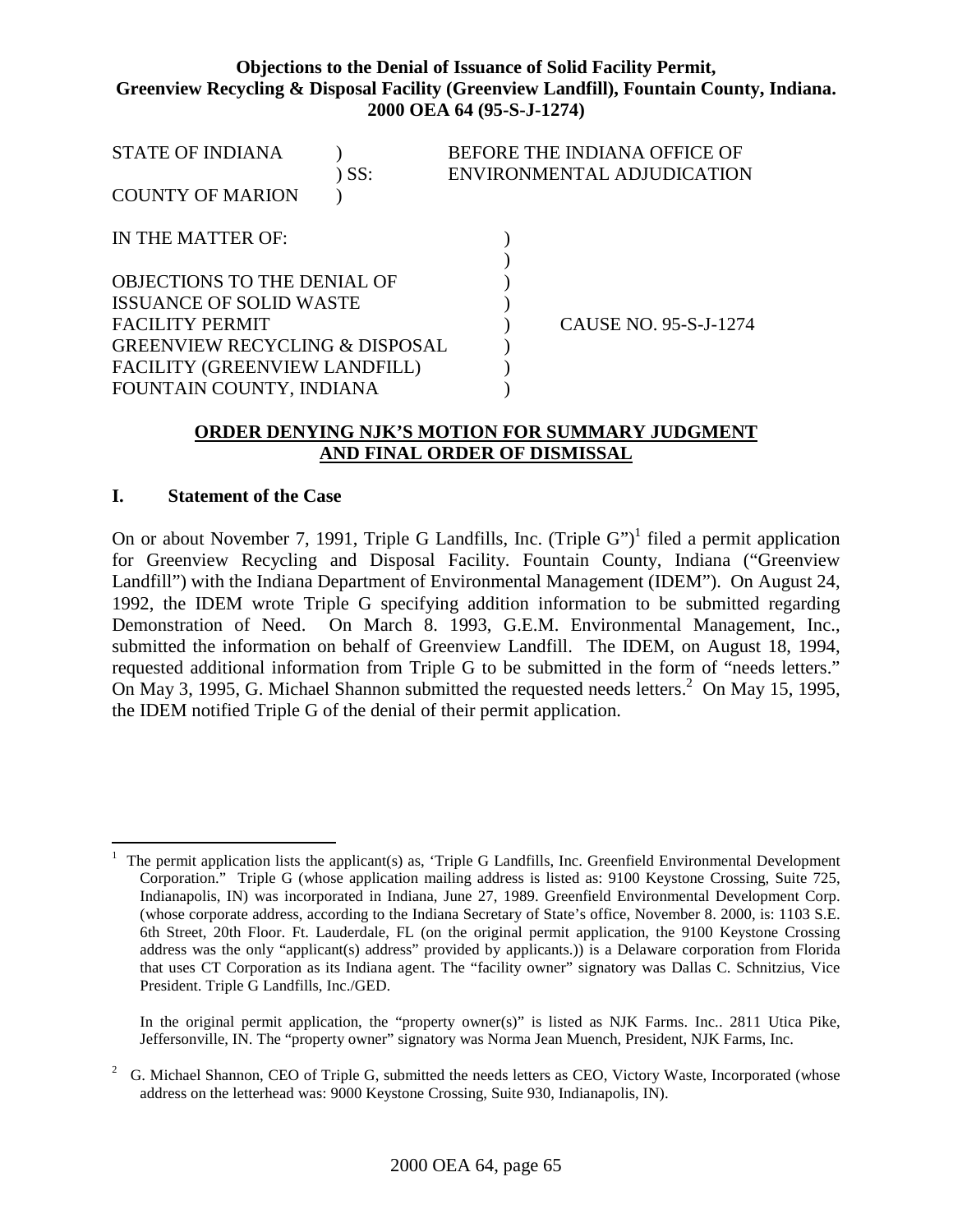On June 2, 1995, this office received a Petition For Review from Triple G (the person to whom notice was given that the permit was denied). Triple G was represented by Sue Shadley. Kathleen Mills appeared as counsel for the IDEM on July 3, 1995. On July 12, 1996, NJK Farms, Inc. ("NJK"), filed a Motion For Substitution Of Real Party In Interest.<sup>3</sup> George Pendygraft appeared as counsel for NJK on a document filemarked July 16, 1996. On July 17, 1996, Triple G filed a Motion For Leave To Respond. Elizabeth Ziatos appeared for the IDEM on July 19, 1996. The Office of Environmental Adjudication ("OEA"), July, 23, 1996, entered an Order granting Triple G's Motion for Leave to Respond.<sup>4</sup> On October 7, 1996, NJK moved for Substitution of Real Party in Interest. On October 28, 1996, NJK requested that it be joined as an indispensable party.

The OEA on October 30, 1996, entered an Order joining NJK as an Indispensable Party with NJK captioned as successor in interest to Triple  $G<sup>5</sup>$  Donn Wray appeared as co-counsel for NJK on October 17, 1997. Margaret Felton appeared for the IDEM on August 3, 1998. Robert Keene appeared for the IDEM on August 27, 1999. On November 5, 1999, NJK filed a Motion for Summary Judgment.<sup>6</sup> On March 27. 2000, the IDEM submitted an Answer Brief in opposition to the Motion for Summary Judgment. Orders from OEA continued to be directed to Triple G through its counsel. On May 19. 2000, NJK filed a Reply to the IDEM's Reply Brief.

Additionally, since August 22. 1996, Triple G has not responded to numerous Orders of this court requesting Status Reports (i.e., September 17, 1997; November 24, 1997; and May 14, 1998 (corrected May 26, 1998)).

 5 NJK has repeatedly stated that in this case it is "the real party in interest" (e.g., Appearance, George W. Pendygraft, July 16, 1996; Footnote 7, Brief In Support Of Motion For Summary Judgment, November 5, 1999). Such a characterization is incorrect as OEA did not designate NJK "the real party in interest" in its Order.

 $\overline{a}$ 3 George Pendygraft signed the Motion on behalf of 'George Pendygraft, P.C." According to NJK Farms. Inc.'s biennial filing with the Indiana Secretary of State. as of May 14, 1997, the mailing address for George W. Pendygraft, P.C. was 9100 Keystone Cr., Suite 800, Indianapolis, IN.

 4 Despite Triple G's statement of their intent to respond to the NJK Motion for Substitution of Real Party in Interest by August 15, 1996 (see Triple G's Motion For Leave To Respond, July 17, 1996) and several Requests for Extension of Time to Respond (see Joint Status Report, August 5, 1996, requesting a ninety (90) day delay; and Motion For Extension Of Time To File Response To NJK Farms Inc.'s Motion For Substitution Of Real Party In Interest, August 15, 1996, requesting a thirty-one (31) day delay) and this court granting the extension of time to September 16, 1996 for Triple G to Respond (see Order Granting Joint Motion For Extension Of Time, August 22, 1996). No Response from Triple G was received.

 6 In its Brief In Support Of Motion For Summary Judgment (November 5, 1999), NJK wrote in Footnote 7. "Petitioner recognizes that good character and financial assurance information may need to be updated in light of the reversion of Triple Gs interests to NJK Farms. . . . NJK Farms anticipates submitting good character and financial assurance information in conformity with IC 13-19-4-2, et seq., and IC l3-22-9-1, et seq., within a reasonable time after this Court determines that the Greenview Landfill permit application was improperly denied."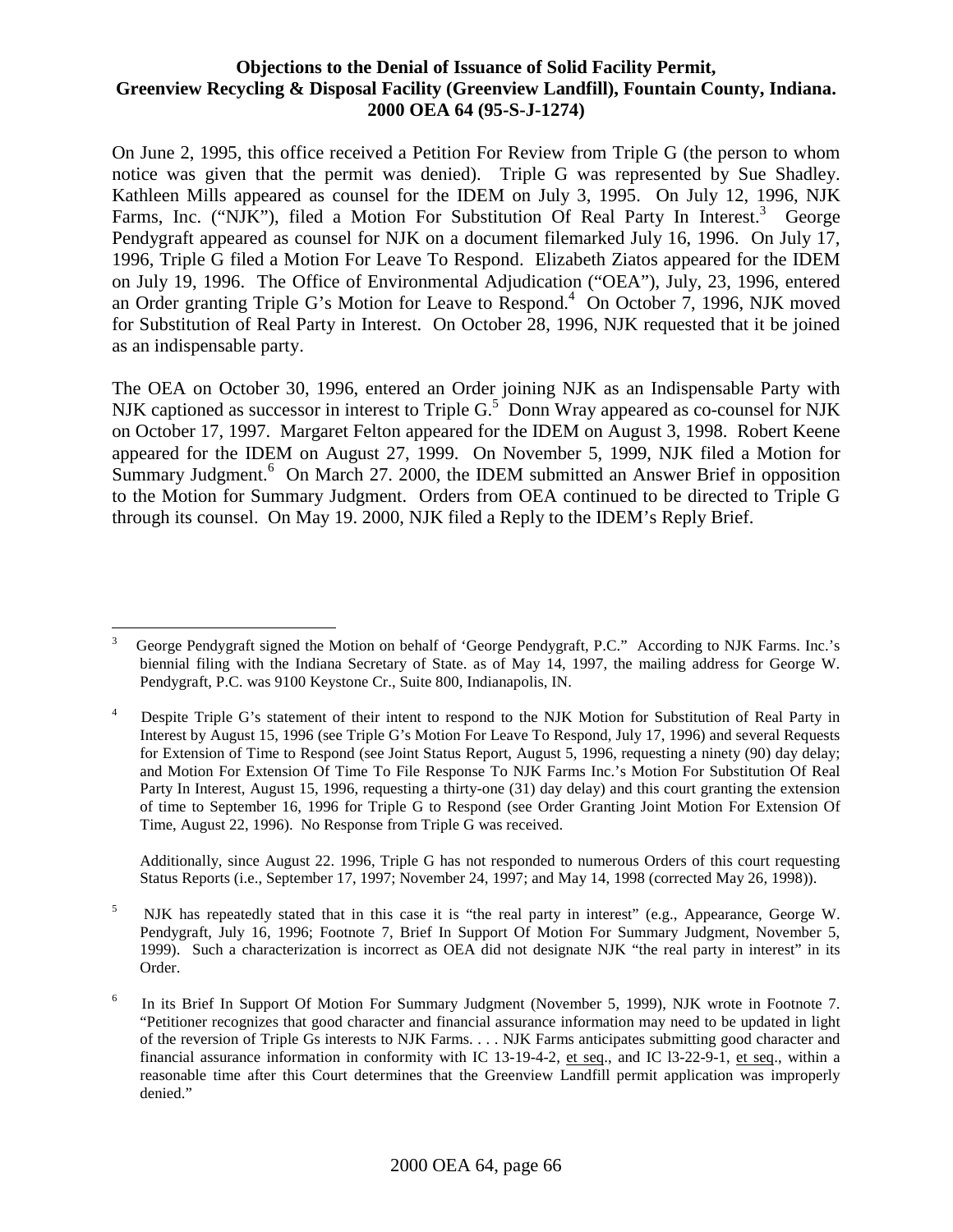# **II. Issues for Summary Judgment as Represented by N.JK**

- (1) Did IDEM err by denying the Greenview Landfill permit application under color of the unpromulgated "20-year rule"?
- (2) Did IDEM err by denying the Greenview Landfill permit when IDEM applied unascertainable standards concerning local and regional need?
- (3) Has IDEM unreasonably delayed and unlawfully withheld approval of the Greenview Landfill permit application?

# **III. Undisputed Facts**

The Chief Administrative Law Judge finds the following facts undisputed:

- A. NJK and Triple G were in privity of contract ("option agreement") regarding an option held by Triple G to purchase real estate located in Fountain County, Indiana, owned by NJK. The real estate was the proposed landfill site of Greenview Landfill.
- B. The option agreement, in part, provided:

**If at any time any such monthly payment is past due sixty (60) days or more, at Owner's [NJK's] sole election the Option can be deemed null and void and of no legal effect. . . . [U]nder such circumstances, where Option Holder has not performed as required . . . Option Holder hereby agrees as settlement in full of any claims . . . that Owner might have against Option Holder to convey free and clear all of Option Holder's right and interest that it has now in the application for a solid waste landfill permit now pending before the Indiana Department of Environmental Management (including all maps, studies. and any information related to such application or landfill).** 

C. When Triple G failed to make certain required option payments, NJK notified Triple G of its failure and claimed ownership of the real estate and the permit application.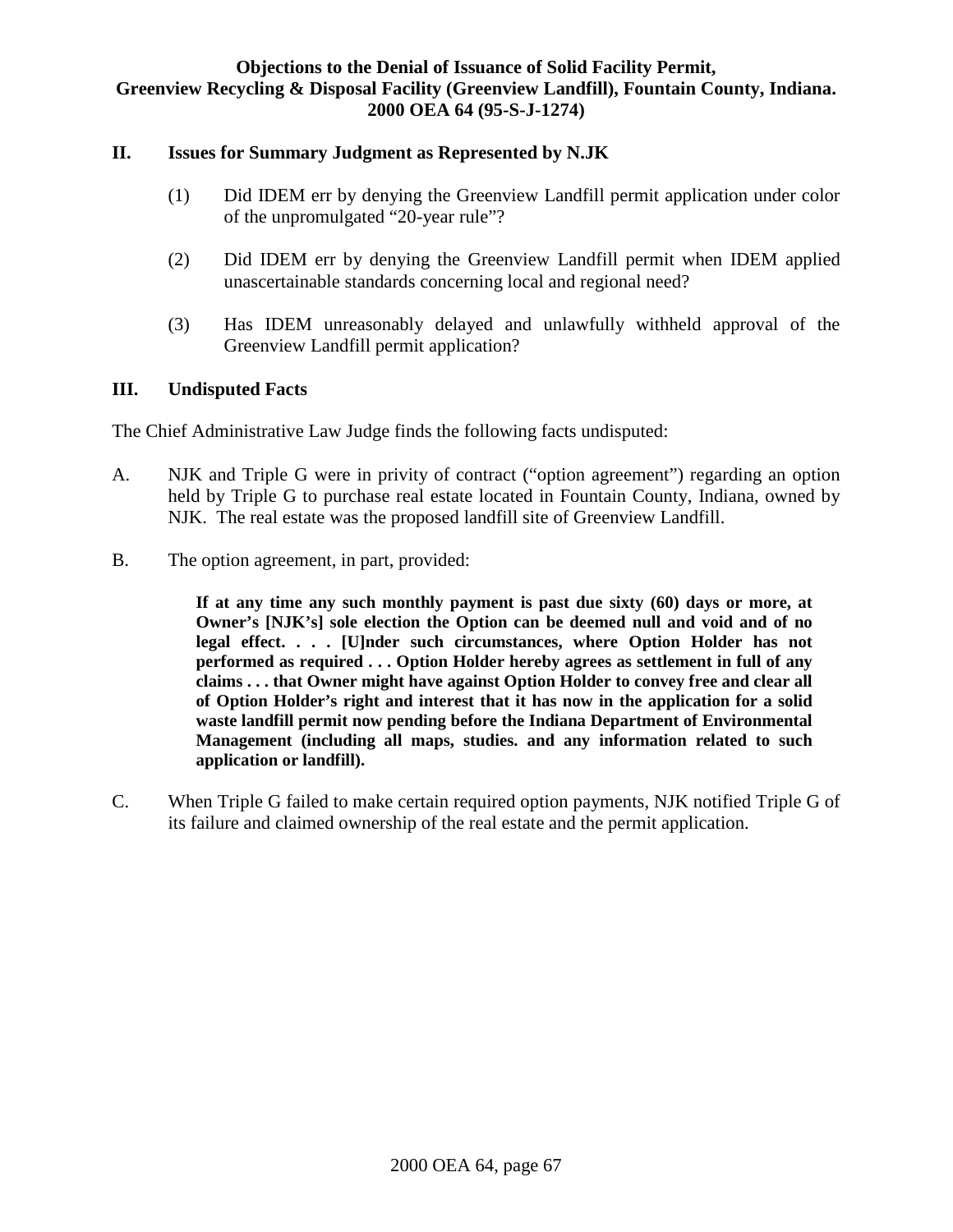# **IV. Findings of Fact and Discussion**

A. NJK is an "indispensable party".

NJK has described a contractual arrangement between Triple G (the option holder) and NJK (the owner of real estate in Fountain County, Indiana). Entered into by the parties on July 3, 1989, it was first amended July 3, 1991.<sup>7</sup> On March 14, 1996, NJK informed Triple G of its failure to make required option payments. Pursuant to terms of the Second Amendment to their Option Agreement (dated July 2, 1993; later extended on August 26, 1994), NJK declared the Option null and void and of no legal effect.

On July 12, 1996, NJK filed a Motion for Substitution of Real Party in Interest. In its Motion, NJK asserted:

**Triple G's interest in the proposed site of the Greenview Landfill accordingly no longer exists. Triple G's option interests have accordingly reverted to NJK Farms, Inc.'s, [sic] the owner of the real estate and now the owner of the permit application.** 

The IDEM responded that "NJK did not file a petition for review of IDEM's denial of Triple G's application for a solid waste facility permit within the jurisdictional time limits set forth in IC 4-  $21.5 - 3 - 7(a).$ <sup>8</sup> The IDEM further stated:

**IDEM has had no opportunity under the present permit application to determine the good character of NJK pursuant to IC 13-7-10.2-3 (recodified as IC 13-19-4-2, IC 13-19-4-3, and IC 13-19-4-5) or to request a financial net worth showing from NJK pursuant to IC 13-7-22- 2 (recodified as IC 13-20-2-1 et.seg. [sic]) because NJK did not sign the permit application.** 

NJK, in part, responded: $9$ 

**By claiming that Triple G's permit application has not reverted to NJK, IDEM tortiously [sic] interferes with the contract rights of NJK in its contract with Triple G and tortiously [sic] attempts to take NJK's property rights. When Triple G failed to maintain its option, Triple G's rights, including the permit application, reverted to NJK.** 

<sup>-</sup>7 Copies of the original option agreement and the first amendment to the option agreement were not offered to the court as designated materials with the Motion for Summary Judgment, and were not previously supplied to the court. (On July 12, 1996, NJK provided copies of the March 14, 1996, Lapse of Option Agreement letter, and the August 26, 1994 extension of the option agreement. On October 7, 1996, NJK provided a copy of the July 2, 1993, Second Amendment To Option Agreement document.)

 8 IDEM's Response in Opposition to Motion for Substitution of Real Party in Interest. August 16, 1996.

<sup>9</sup> Motion of NJK Farms, Inc. to (1) Grant Its Uncontested [sic] Motion for Substitution of Real Party in Interest, and (2) Strike IDEM's "Response and Opposition to Motion for Substitution of Real Party in Interest", October 7, 1996.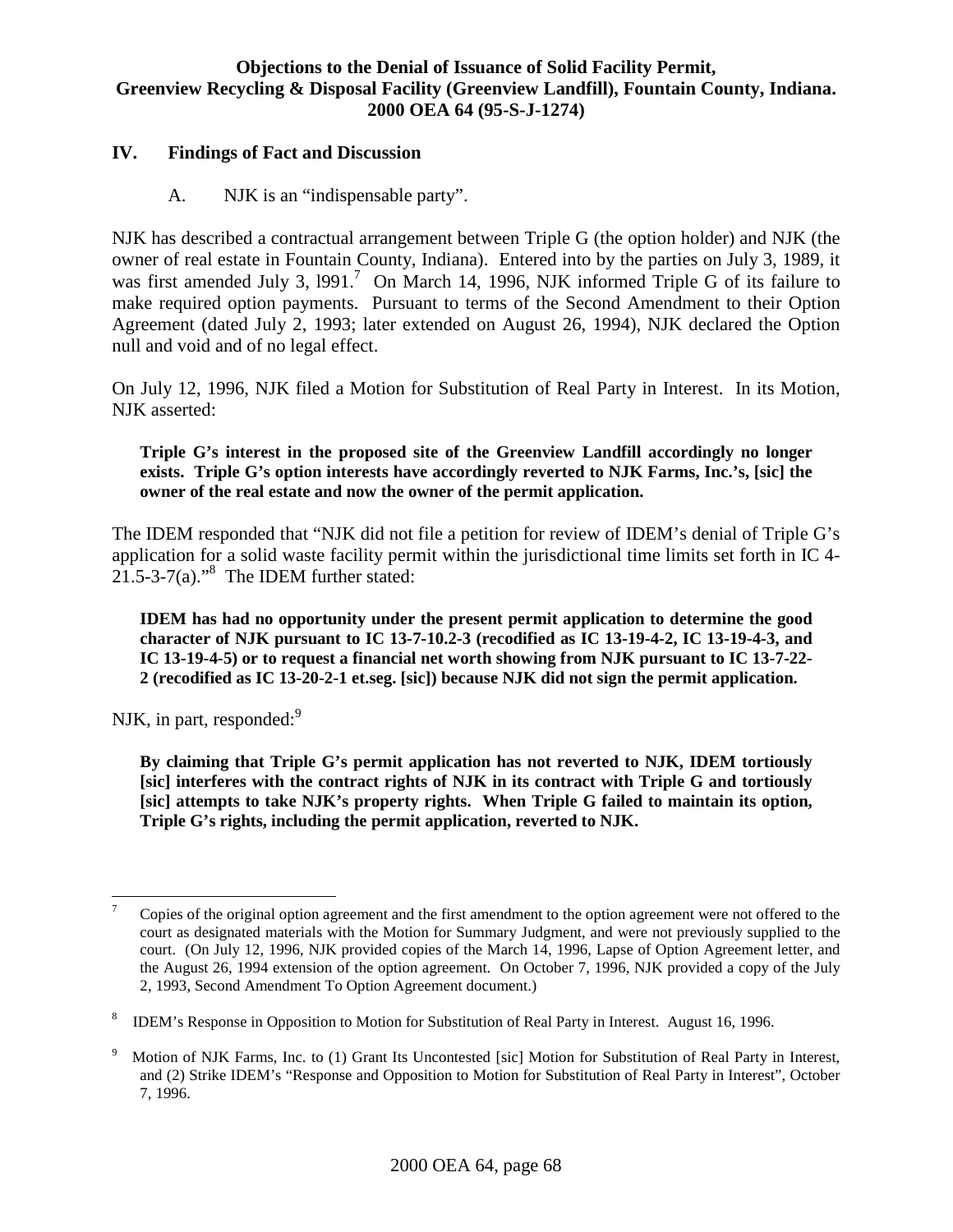On October 20, 1996, the OEA Ordered that NJK be joined as an indispensable party. The court noted that NJK's Motion had not been opposed by Triple G.

B. Does NJK have a legally protected right to the permit application?

The NJK/Triple G option agreement, in part, provided:  $10$ 

**If at any time any such monthly payment is past due sixty (60) days or more, at Owner's [NJK's] sole election the Option can be deemed null and void and of no legal effect. . . . [U]nder such circumstances, where Option Holder has not performed as required . . . Option Holder hereby agrees as settlement in full of any claims . . . that Owner might have against Option Holder to convey free and clear all of Option Holder's right and interest that it has now in the application for a solid waste landfill permit now pending before the Indiana Department of Environmental Management (including all maps, studies, and any information related to such application or landfill).** 

Indiana courts have long established a powerful basis regarding a citizen's right to enforce a contract. The Indiana Court of Appeals renewed this principle in 1999 when they wrote:<sup>11</sup>

**Our supreme court has recently confirmed its commitment to advancing the public policy in favor of enforcing contracts. Indiana courts recognize that it is in the best interest of the public not to unnecessarily restrict person's freedom to contract. Thus, as a general rule, the law allows competent adults the utmost liberty in entering into contracts which, when entered into freely and voluntarily, will be enforced by the courts. Nevertheless, despite the very strong presumption of enforceability, courts have refused to enforce private agreements that contravene statute, clearly tend to injure the public in some way, or are otherwise contrary to the declared public policy of Indiana. [References omitted.]** 

Therefore, unless the NJK/Triple G option agreement contravenes statute, clearly tends to injure the public in some way, or would otherwise be contrary to the declared public policy of Indiana, an appropriate court should strive to enforce the contract.

<u>.</u>

<sup>10</sup> *Id.*, Exhibit A.

Peoples Bank & Trust Co. v. Price, 714 N.E.2d 712, 716 (Ind.App. 1999).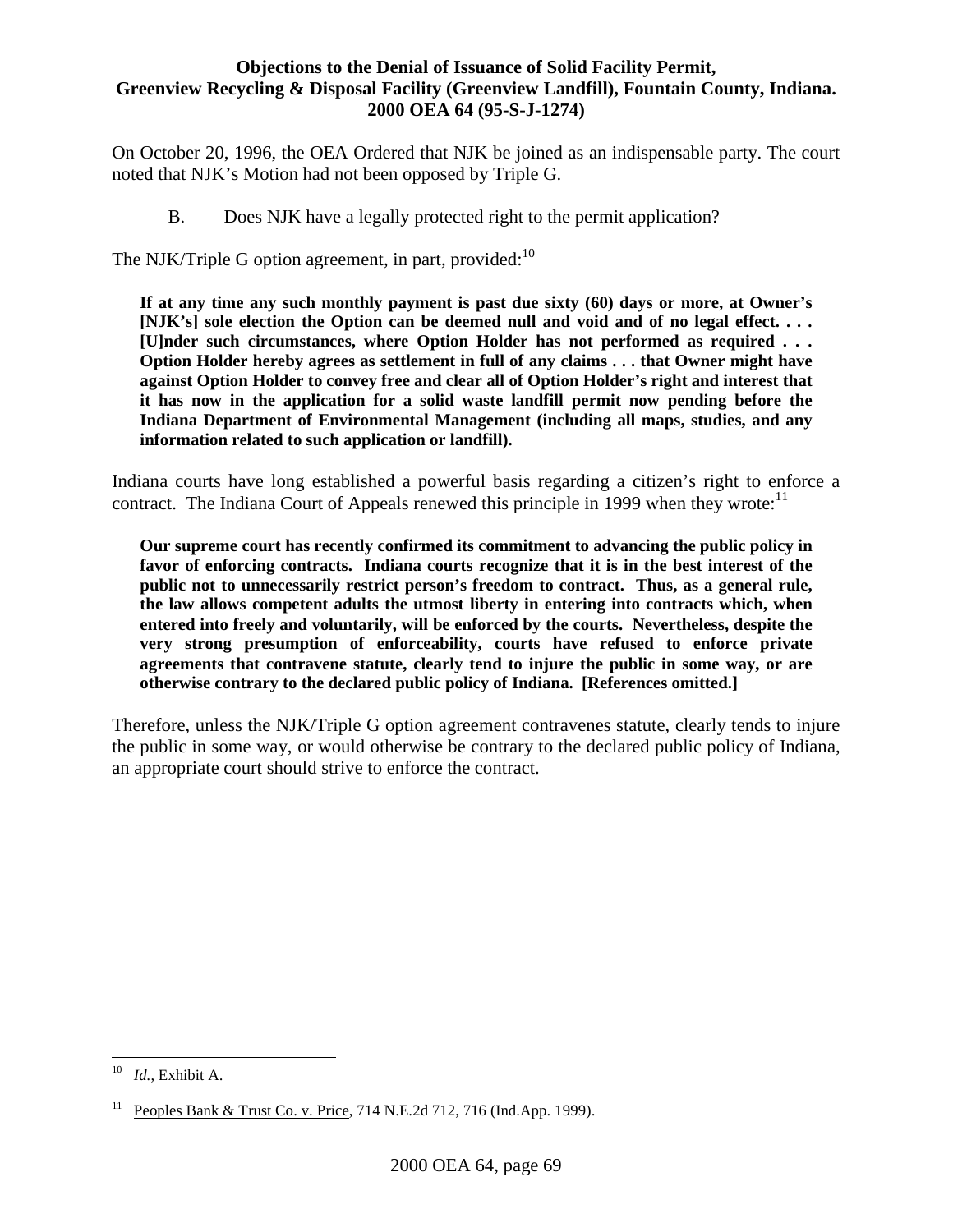C. Does NJK have a property right in the permit application?

The Indiana Supreme Court, in writing that there was no contractual right in a wholesale liquor dealer's permit, stated "[t]he permit then is strictly a creature of statute, and the rights of the permittee are such, and such only, as the statute gives."<sup>12</sup> More recently, another Indiana court wrote regarding an alcoholic beverage permit, [p]roperty interests are created and defined by state law."<sup>13</sup> According to 329 IAC 2-8-7(a)(l),<sup>14</sup> regarding the effect of permit issuance by the Solid Waste Management Board, [t]he issuance of a permit does not<sup>[]</sup> convey any property rights of any sort, or any exclusive privileges".

We can legally infer that since there is no property right in a landfill permit, that there is no property right in a landfill permit application. <sup>15</sup> That is not to say there might not be some other "private interest"<sup>16</sup> that NJK may recover from Triple G in a court of competent jurisdiction. This court, however, need not address any such cognizable interest for purpose of disposing of this proceeding.

The Indiana Supreme Court, in 1889, wrote: $17$ 

**A license issued under the law regulating the sale of intoxicating liquors has neither the qualities of a contract nor of property, but merely forms a part of the internal police system of the state. No one can acquire a vested right in a mere statutory privilege so as to bind the state, or to prevent a change of policy as the varying interests of society may require.** [References omitted.]

This very principle, in these exact words, was reiterated by the Court fifty-six years later.<sup>18</sup>

- <sup>13</sup> Eagles Nest. Inc., Matter of., 57 B.R. 337, 339 (Bkrtcy.N.D.Ind. 1986).
- <sup>14</sup> Indiana Administrative Code. 1992 ed.

 $\overline{a}$ 

I.e., modus tolens (if  $P \rightarrow O$ , and O is false, then infer ~P).

<sup>&</sup>lt;sup>12</sup> State ex rel. Indiana Alcoholic Beverage Commission v. Superior Court of Marion County, 122 N.E.2d 9, 10 (Ind. 1954).

 $16$  According to the NJK/Triple G option agreement, NJK claims rights to "Option Holder's right and interest that it has now in the application for a solid waste landfill permit now pending before the Indiana Department of Environmental Management (including all maps, studies, and any information related to such application or landfill)", from Motion Of NJK Farms, Inc. to (1) Grant Its Uncontested [sic] Motion for Substitution of Real Party in Interest and (2) Strike IDEM's "Response and Opposition to Motion for Substitution of Real Party in Interest", Exhibit A, October 7, 1996. The work product of the permit application, the maps, studies and information collected for the application would be possible examples of NJK's private interest.

 $17\,$ <sup>17</sup> Moore v. City of Indianapolis, 22 N.E. 424, 427 (Ind. 1889).

 $18\,$ State ex rel. Zeller v. Montgomery Circuit Court, 62 N.E.2d 149, 151 (Ind. 1945).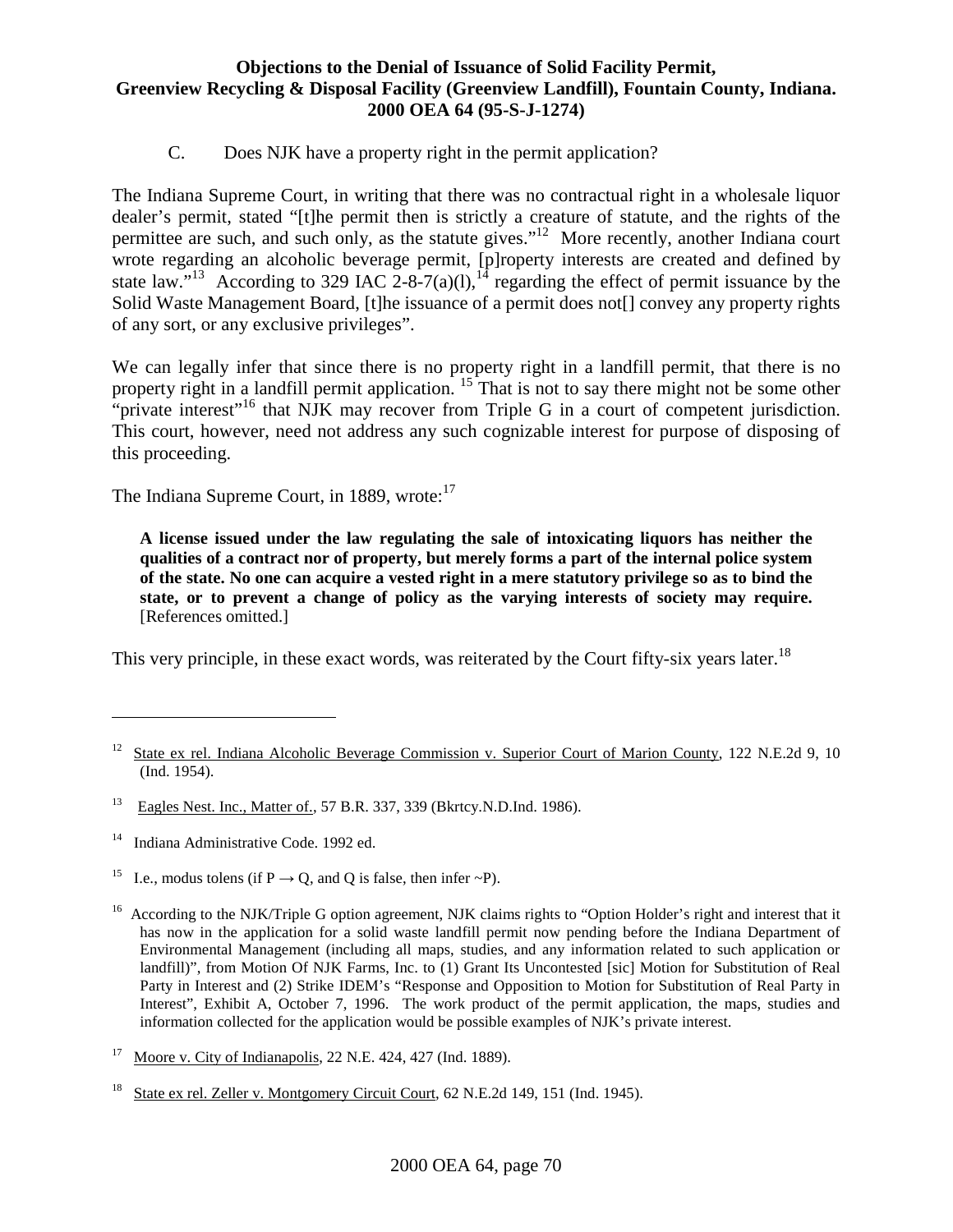The State can only recognize a property right in an alcoholic beverage license or permit through legal enactment in exercise of its police powers (the State's overriding interest to preserve public health, safety, and general welfare). Likewise, the State's basis in granting a landfill permit flows from its police powers.

Without another legal basis to mitigate or circumvent the police powers of the State, the lack of a property interest in a landfill permit will prevent this court from conceding a property interest in a landfill permit application. Such a conclusion is consistent with the Price decision in that a contract agreement that stood in opposition to interests promulgated under the police powers of Indiana would clearly tend to injure the public.<sup>19</sup>

D. What if Indiana's environmental laws are not a clear manifestation of public policy?

The Indiana Supreme Court has recently clarified three distinct situations where courts have refused to enforce private agreements on public policy grounds:  $20\frac{2}{1}$ 

The Clem court, in citing Dept of Financial Institutions v. Holt,108 N.E.2d 629, 634 (Ind. 1954), identified the following elements to determine whether legislation violated constitutional restraints: (1) The law must not be arbitrary, unreasonable or patently beyond the necessities of the case. (2) The legislature may not under the guise of protecting public interests arbitrarily interfere with private business or impose unnecessary restrictions upon lawful occupations. (3) If the law prohibits that which is harmless in itself, or if it is unreasonable and. purely arbitrary, or requires that to be done which does not tend to promote the health, comfort, morality, safety or welfare of society, it is an unauthorized exercise of power.

The Clem court provided further guidance by writing, "[o]nly those statutes which are necessary for the general public and reasonable under the circumstances will withstand the contract clause. It is only this latter necessary police power, rather than the general police power, which provides the exception to the contract clause." Clem at 784. It is beyond the jurisdiction of this court to determine whether the statutes which establish the environmental management laws concerning solid waste landfills are constitutional. The presumption of constitutionality leads this court to find that such rules were based on the State's necessary police powers and that there is no conflict between this case and Indiana's contract clause.

<sup>20</sup> Continental Basketball Ass'n. Inc. v. Ellenstein Enterprises, Inc., 669 N.E.2d 134, 139 (Ind. 1996).

<u>.</u>

<sup>&</sup>lt;sup>19</sup> It may be asked whether NJKs freedom to contract preserves its ability to transfer an otherwise incognizable interest in a landfill permit application. It is inherent in the subject matter of the NJK/Triple G contract, that we are dealing with a highly regulated arena where there exists the potential for great harm to the public; where the legislature has responded to a societal necessity for expansive regulation. As mentioned herein, the "Indiana courts recognize that it is in the best interest of the public not to unnecessarily restrict person's freedom to contract. Thus, as a general rule, the law allows competent adults the utmost liberty in entering into contracts which, when entered into freely and voluntarily, will be enforced by the courts." Peoples Bank & Trust Co. v. Price, 714 N.E.2d 712, 716 (Ind.App. 1999). The Indiana Supreme Court has written, "[n}otwithstanding the general rule of construction favoring the interpretation of statutes as constitutional, we cannot ignore the clear mandate of our state constitution limiting the power of legislation to impair the obligation of contracts. If the police power exception is construed too broadly, it would operate to eviscerate the constitutional protection [of the Indiana contract clause]. Virtually every legislative enactment could arguably be related to order, safety, health or welfare as a justification for legislative interference with pre-existing contractual rights and duties." Clem v. Christole. Inc., 582 N.E.2d 780, 783 (Ind. 1991).

These three situations were cited by Price (Ind.App. 1999) as quoted herein.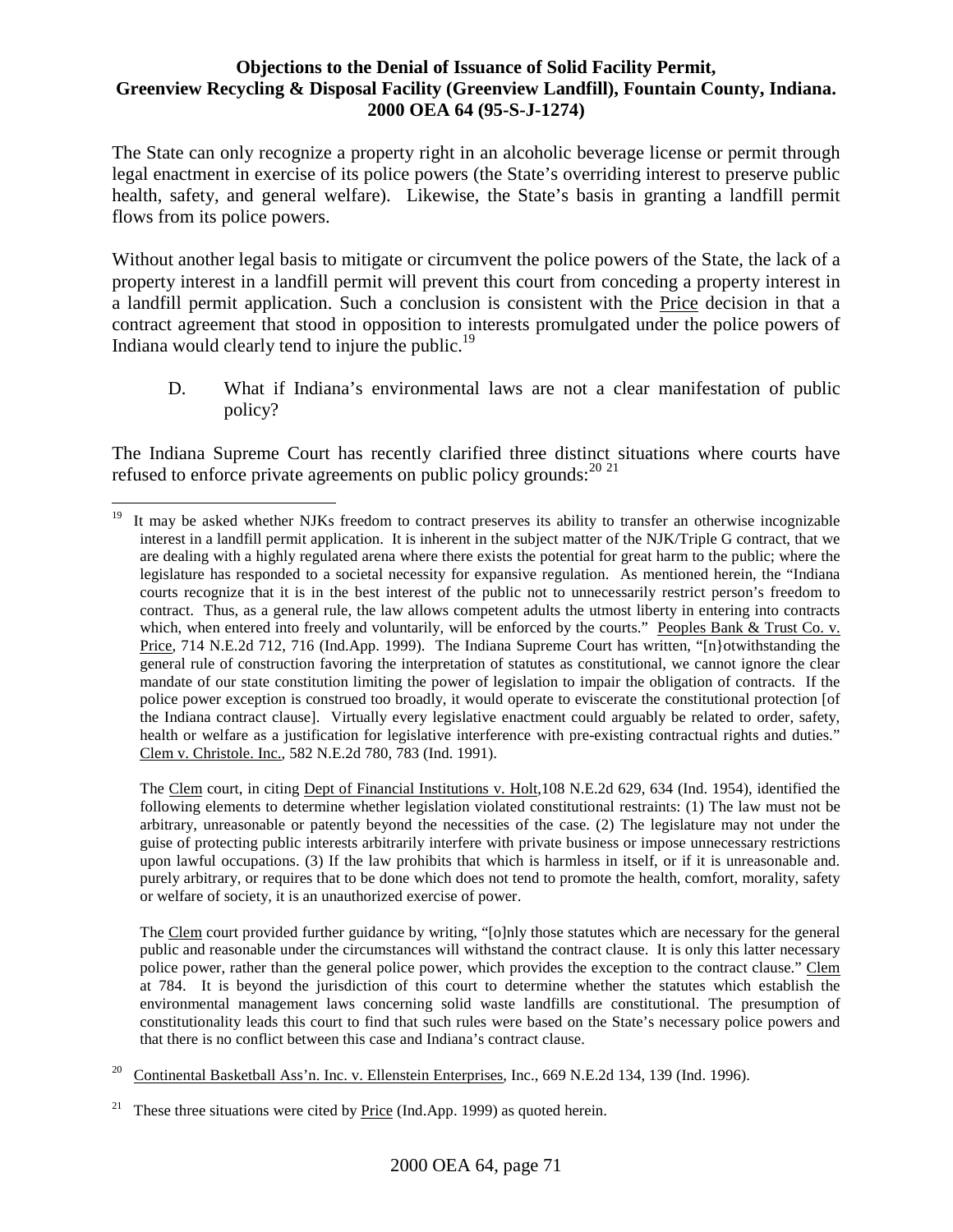**(i) agreements that contravene statute; (ii) agreements that clearly tend to injure the public in some way; and (iii) agreements that are otherwise contrary to the declared public policy of Indiana.** 

In this situation, for the first of the Continental Basketball situations, the various applicable statutes are silent on the issue of the transferability of a pending permit application.<sup>22</sup>

However, for the second of the Continental Basketball situations, the presence of statutes that protect the public from improper operation of solid waste disposal facilities (*see generally*, IC 13-19 through IC 13-26)<sup>23</sup> provide ample evidence of the legislatively recognized injury to the public from the transfer of a permit application to a party that had not satisfied these requirements. The NJK/Triple G contract agreement stands in opposition to interests promulgated under the police powers of Indiana and would, therefore, clearly tend to injure the public.<sup>24</sup> The second of the Continental Basketball situations appears to be met in this circumstance.

Further, regarding the third of the Continental Basketball situations, the Indiana Supreme Court has established, in the absence of declared public policy, that: $^{25}$ 

**Where public policy is not explicit, we look to the overall implications of constitutional and statutory enactments, practices of officials and judicial decisions to disclose the public policy of this State. Where there is not a clear manifestation of public policy we will find an agreement void only if it has a tendency to injure the public, is against the public good or is inconsistent with sound policy and good morals.** 

**One well-established public policy of this State is protecting the welfare of children. Expressed by all three branches of Indiana government, this policy is of the utmost importance.** [Emphasis added. References omitted.]

<u>.</u>

NJK acknowledged the need to provide good character and financial assurance information when it wrote, "NJK Farms anticipates submitting good character and financial assurance information in conformity with IC 13-19-4-2, *et seq.*, and IC 13-22-9-1, *et seq*., within a reasonable time after this Court determines that the Greenview Landfill permit application was improperly denied. (*See* footnote 7, NJK's Brief in Support of Motion for Summary Judgment, November 5, 1999).

- $24$  Failure to meet the legislatively established requirements for obtaining a solid waste management permit would subject the public to unreasonable risks.
- <sup>25</sup> Straub v. B.M.T. by Todd, 645 N.E.2d 597, 599 (Ind. 1994) (holding that a preconception agreement purporting to absolve the father of liability was void and unenforceable as against public policy).

<sup>&</sup>lt;sup>22</sup> Here, the permit application has been denied and the denial is the subject of the Petition for Review filed by Triple G on or about November 7, 1991.

 $^{23}$  E.g., specific statutes require (1) the demonstration of need for solid waste management facilities (IC 13-7-10-1.5; recodified as IC 13-20-1-2); (2) the demonstration that parties building and operating landfills are financially sound (IC 13-7-22-2(c); recodified as IC l3-20-2-l) and. (3) impose good character requirements for solid waste management permits (IC 13-7-10.2-3; recodified as IC 13-19-4-2, IC 13-19-4-3, and IC 13-19-4-5).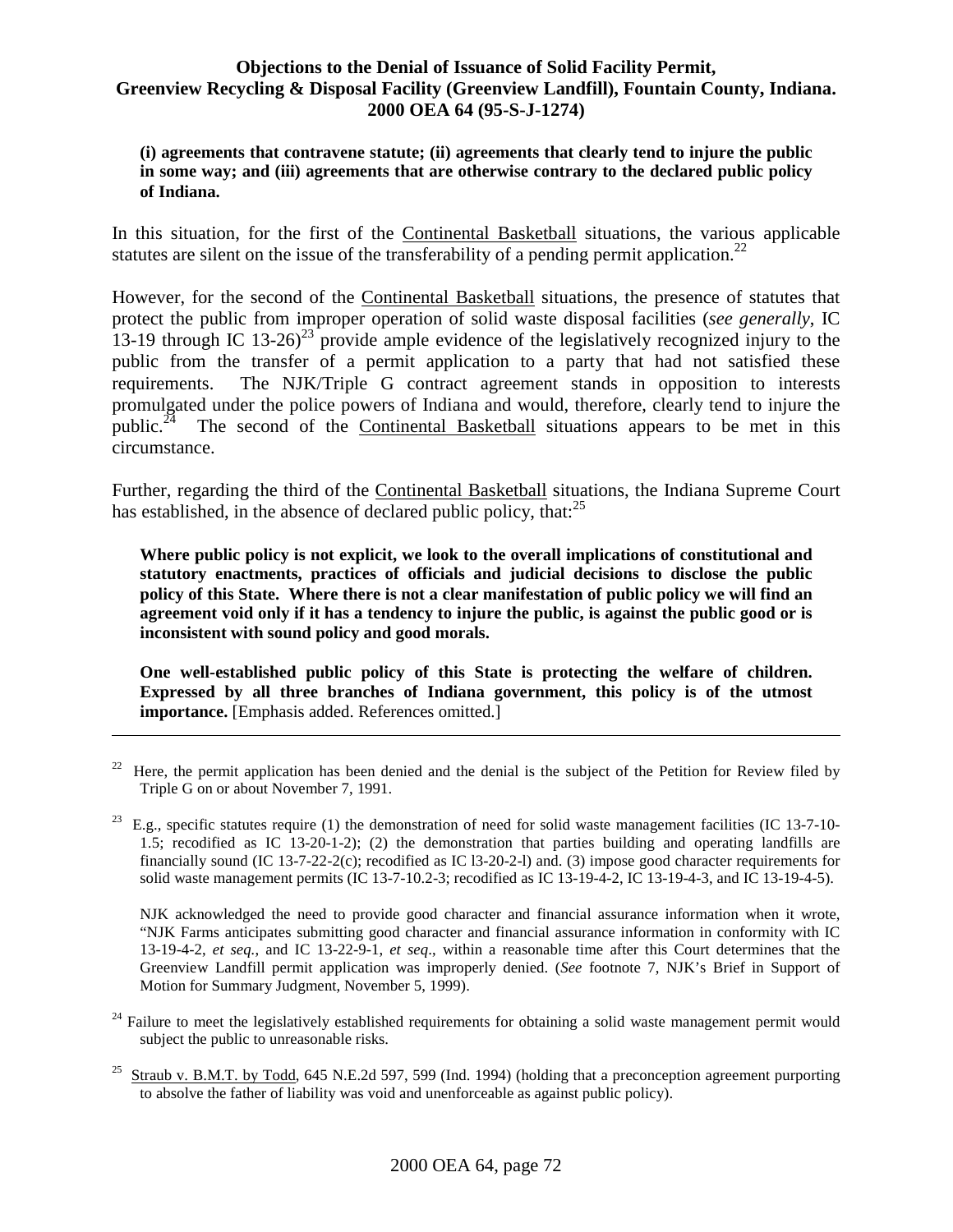Analogous to the Straub case, another well-established public policy of this State is protecting the environment. As in Straub, all three branches of Indiana government have expressed the importance of protecting Indiana's environment. The General Assembly, through the Indiana Code provides, among other things, that a person who intentionally, knowingly, or recklessly violates environmental management laws commits a Class D felony (IC 13-30-6-1 (a)(1)). The Indiana Court of Appeals, in discussing the intent of the General Assembly in adopting IC 13-7- 22-2(c), wrote: $^{26}$ 

#### **The obvious purpose of the statute is to protect the citizens of Indiana by ensuring that landfill operators have certain financial stability to be able to maintain and operate a landfill responsibly.**

Lastly, the Indiana Department of Environmental Management provides and coordinates a wide range of air, water and solid waste management and enforcement services for the citizens of Indiana (see IC 13 *et seq*.). The third of the Continental Basketball situations also appears to be met in this circumstance.

Thus, it appears clear in this situation that this court should refuse to enforce the terms of the NJK/Triple G contract as it pertains to the transfer of the permit application for the Greenview Landfill on public policy grounds as established by the Continental Basketball court.

E. What of Triple G?

Triple G stated their intent to respond to the NJK Motion for Substitution of Real Party in Interest by August 15, 1996.<sup>27</sup> This court granted Triple G's requested Extension of Time to Respond to September 16, 1996. No Response from Triple G was received.

Additionally, since September 16, 1996, Triple G has not responded to numerous Orders of this court requesting Status Reports (i.e., September 17, 1997; November 24. 1997; and May 14, 1998 (corrected May 26, 1998)) in spite of being afforded the opportunity to be a participant in this cause. Triple G had failed to pursue its interest in this cause.

According to the Indiana Secretary of State's office, Triple G Landfills, Inc. was administratively dissolved as a recognized Indiana corporation on March 3, 1999.

F. Findings made above which constitute a Conclusion of Law material to this final determination are herein incorporated as such.

 $\overline{a}$ <sup>26</sup> Prosser v. J.M. Corp., 629 N.E.2d 904, 909 (Ind.App. 4 Dist. 1994).

 $27$  Triple G's Motion for Leave to Respond, July 17, 1996.